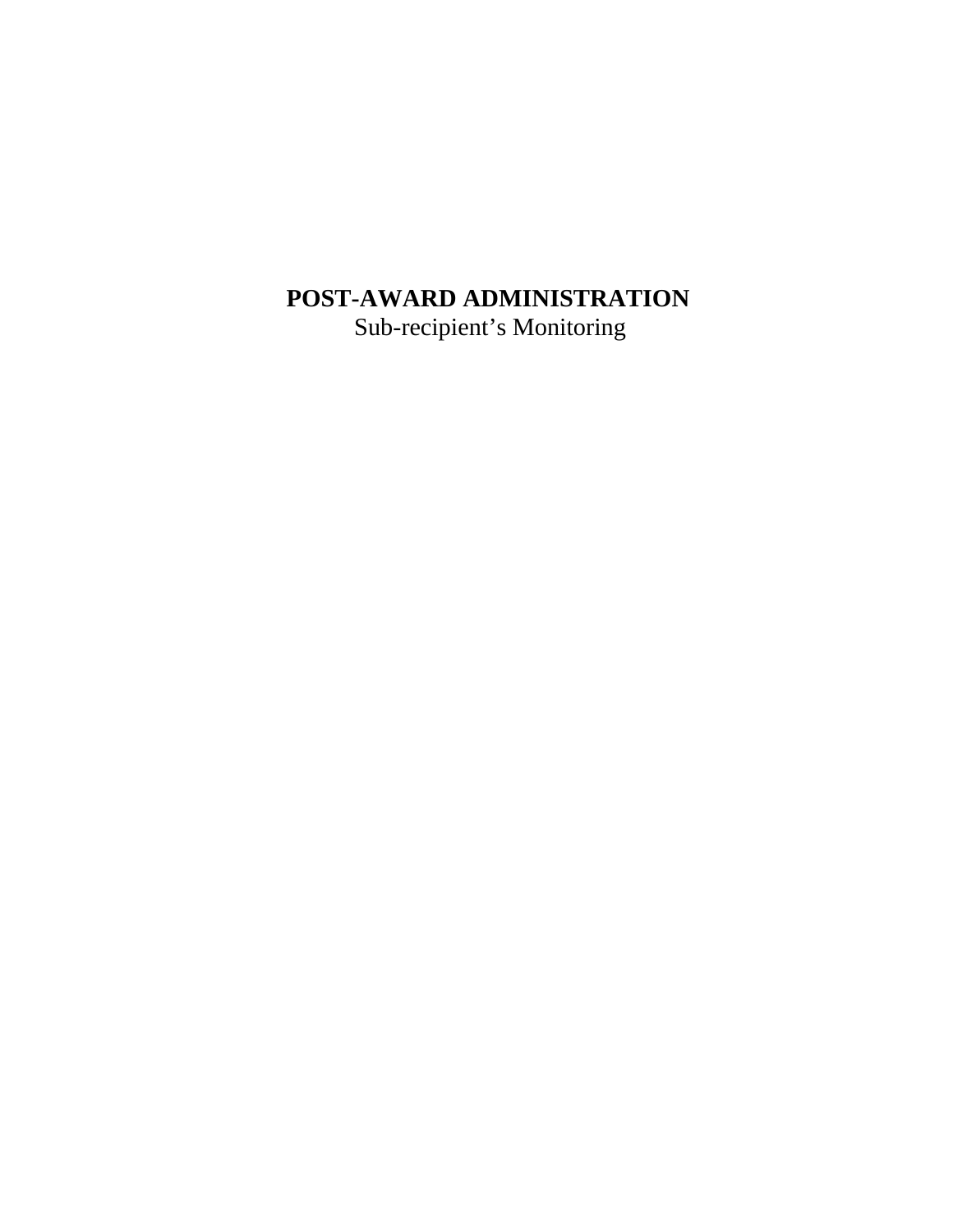California State University, Dominguez Hills Foundation Policies and Procedures **Sub-recipient Monitoring**  June 27, 2007

## **Policy**

Sub-recipient Agreement occurs when a portion of the research or substantive effort of a prime agreement is to be performed or transferred to another organization in accordance with the approved budget. Under the subrecipient agreement, the Foundation agrees to pay the subrecipient a contracted amount in order to meet the objectives defined within the agreement. Generally, the subrecipient is responsible for invoicing the Foundation for the costs incurred for the subcontract, and for communicating with the Project Director (PD) the progress made on the subcontract. The PD is responsible for reviewing these invoices to ensure that they are reasonable and appropriate for the objectives achieved by the subrecipient.

The Office of Management and Budget (OMB) Circular A-110, Subpart A.5 states that "the provisions of the circular shall be applied to subrecipients performing work under awards if such subrecipients are institutions of higher education, hospitals, or other non-profit organizations". The following procedure has been established to ensure compliance with this requirement.

## **Procedure**

The subcontract agreement will be negotiated by the Grants and Contracts Office (GCO) with assistance from the PD to define the objectives to be performed under the subcontract along with a budget. The copy of the prime agreement is included as an Attachment "A" to the Subcontract where it states under Terms and Conditions that "The Sub-award is subject to the terms and conditions of the prime award" and by signing the agreement the Sub-contractor makes the certifications and assurances regarding Lobbying, Debarment, Suspension and other responsibility matter.

 At the time the subcontract agreement is negotiated, it will be agreed that the institution will send invoices to the Director, Grants and Contracts Administration according to the schedule established in the agreement. This is typically not more often than monthly, with the final invoice due within 30 to 60 days after the contract end date depending on the Foundation's due date to submit the final financial report.

Once an invoice is received, the Grants and Contracts Administrator (GCA) is responsible for reviewing the invoice to ensure that the invoicing period is within the contract period and amounts, that the costs are allowable as direct costs per approved budget and that any cost sharing requirements have been met. Once approved, the GCA will send the sub-recipient invoice with the invoice approval memo to the PD for review and approval.

The PD is responsible for reviewing the costs reported on the invoice to verify that they are reasonable and appropriate for the progress completed on the subcontract. If approved, the PD or the person with delegated signature authority will sign and date the subrecipient invoice approval memo and return it to the GCA for final approval and payment. If not approved, the PD will contact the responsible GCA to discuss how to proceed.